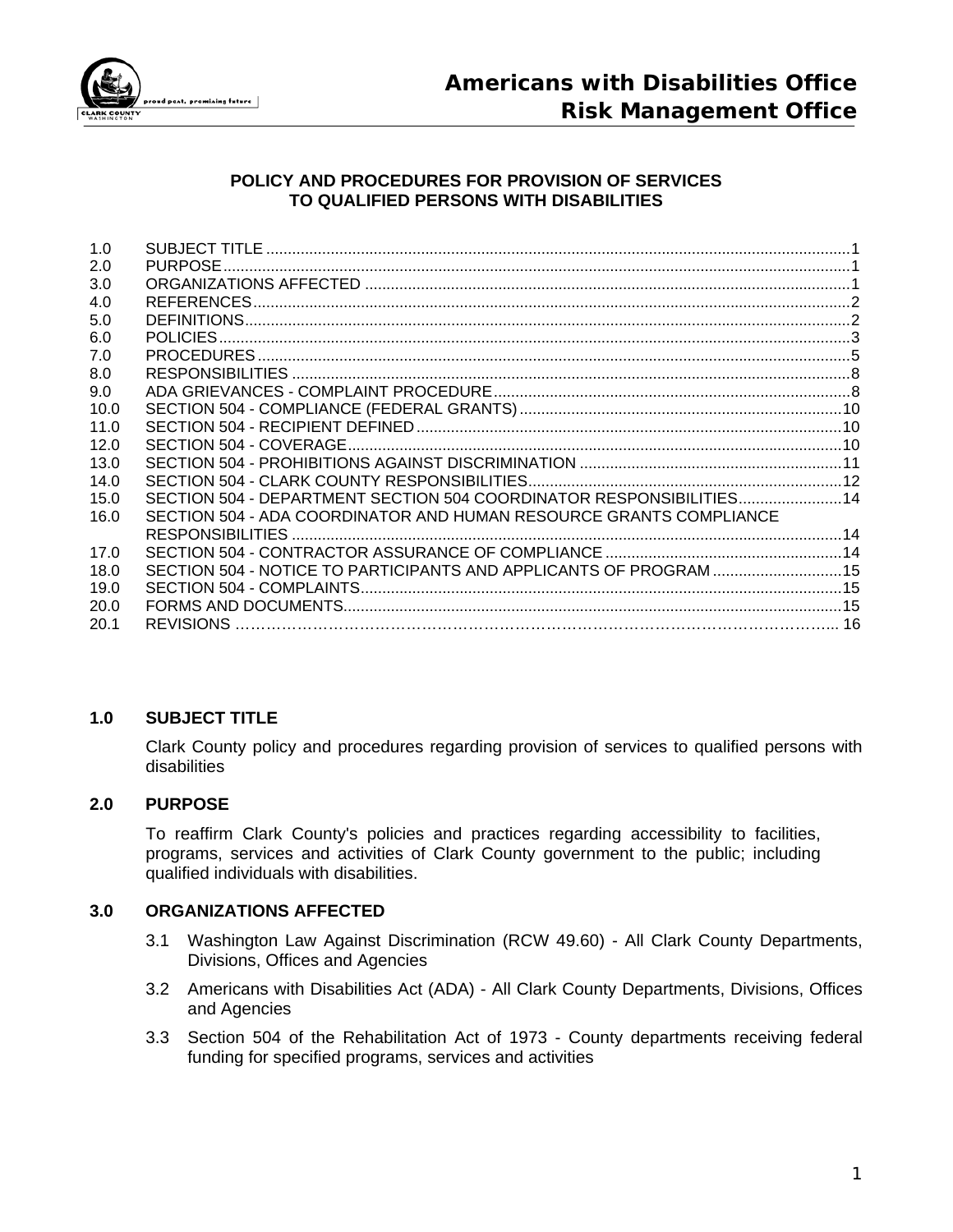

# **4.0 REFERENCES**

- 4.1 Americans with Disabilities Act of 1990 (ADA) (ADA Amendments Act of 2008)
- 4.2 Washington Law Against Discrimination Chapter 49.60 RCW Discrimination
- 4.3 Section 504 of the Rehabilitation Act of 1973, as amended (Section 504)
- 4.4 Chapters 2.42, and 70.84 of the Revised Code of Washington (RCW)
- 4.5 Washington State Building Code: International Building Code
- 4.6 Regulations promulgated under Section 504 include those by the U.S. Departments of Agriculture (7 CFR 156), Education (34 CFR 104), Health and Human Services (45 CFR 84), Justice (28 CFR 42), Interior (43 CFR 17), Housing and Urban Development (24 CFR 8), Labor and Transportation (49 CFR 27) implementing the ADA and Section 504 Requirements
- 4.7 Regulations promulgated by Washington State agencies implementing state disability non-discrimination laws

### **5.0 DEFINITIONS**

- 5.1 Disability: Means the presence of a sensory, mental, or physical impairment that:
	- 5.1.1 Is medically cognizable or diagnosable; or
	- 5.1.2 Exists as a record or history; or
	- 5.1.3 Is perceived to exist whether or not it exists in fact.

A disability exists whether it is temporary or permanent, common or uncommon, mitigated or unmitigated, or whether or not it limits the ability to work generally or work at a particular job or whether or not it limits any other activity within the scope of chapter RCW 49.60

- 5.2 Service animal: means an animal that is trained for the purpose of assisting or accommodating a sensory, mental, or physical disability of a person with a disability (RCW 49.60)
- 5.3 Qualified individual with a disability: An individual with a disability who meets the essential eligibility requirements for the receipt of services or the participation in programs or activities provided to the public by Clark County, with or without reasonable modifications to rules, policies, or practices, the removal of architectural or communication barriers, or the provision of auxiliary aids and services (Section 504 of the Rehabilitation Act of 1973, as amended, 42 U.S.C. Section 12131 et seq., 28 CFR Part 35, the Americans with Disabilities Act of 1990, and RCW 49.60).
- 5.4 Barrier-free design: Design that gives users the opportunity for movement without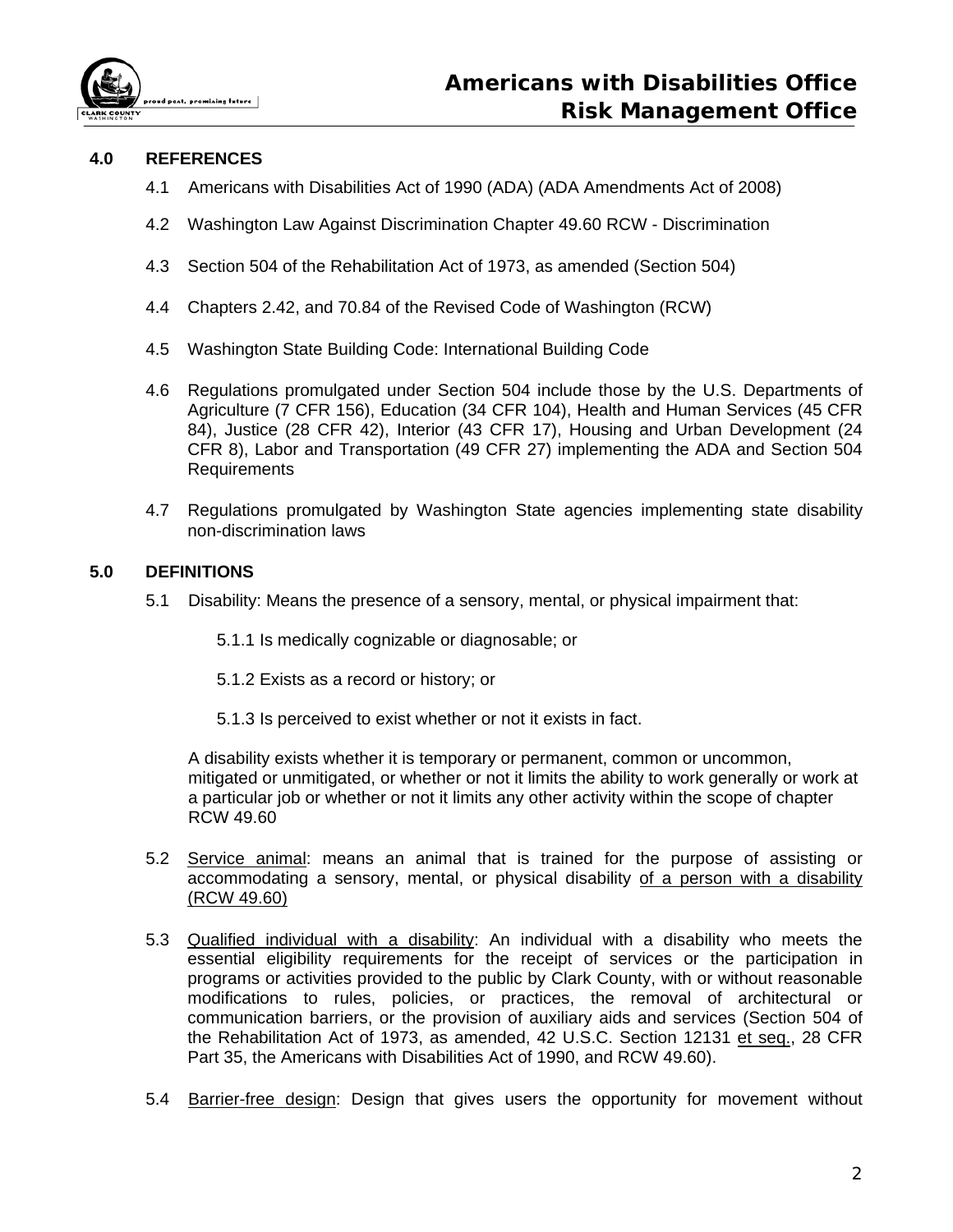

restriction. By using principles of barrier-free design, people with disabilities will be able to participate fully and avail themselves equally of the opportunities to benefit from Clark County programs and services.

- 5.5 Usability: Within facilities constructed prior to the passage of the ADA, some architectural elements may not meet current codes and requirements for accessibility. If a barrier to access by qualified individuals with disabilities does not result, the facility is usable and complies with this policy. In other cases, though requirements of the applicable laws, codes, and regulations have been met, a barrier may exist to a qualified individual with a disability. In such cases, it may be necessary to modify the element in the facility to make the facility usable by qualified individuals with disabilities providing that such change and/or alteration does not result in an undue financial burden.
- 5.6 Overall Program Accessibility: The ADA requires that programs as a whole be accessible to people with disabilities, and requires Clark County to account how the program's elements work together as a whole and how services are delivered.
- 5.7 Self-evaluation: The evaluation of policies, practices, and physical facilities to identify potential barriers to accessibility and corrective actions to reduce or eliminate those barriers.
- 5.8 **Facilities Transition Plan:** A written plan which identifies physical barriers to accessibility and prepares a schedule of activities to remove said barriers and improve accessibility. By definition, a transition plan must:
	- 5.8.1 Identify physical barriers that limit accessibility to county buildings and facilities and thereby limits access to programs, activities or services;
	- 5.8.2 Outline of the methods which will be used to remove the barriers and make the facility more accessible;
	- 5.8.3 Schedule steps to achieve improved compliance; and
	- 5.8.4 Identify management staff responsible for the plan's implementation.

# **6.0 POLICIES**

- 6.1 In accordance with Title II of the ADA and its implementing regulations, Section 504, WAC 51-40, and RCW 49.60 (collectively called the "disability non-discrimination laws"), no qualified individual with a disability shall, on the basis of such a disability, be subjected to discrimination or be excluded from participation in, or denied the benefits of the services, programs, activities or physical facilities which Clark County provides to the public.
- 6.2 Clark County departments shall comply with the provisions of the disability nondiscrimination laws regarding access applicable to programs, activities, services, and physical facilities.
- 6.3 To the extent possible, Clark County departments will ensure that buildings and facilities are accessible by qualified individuals with disabilities. Where buildings and facilities cannot be made accessible, overall program accessibility must be ensured.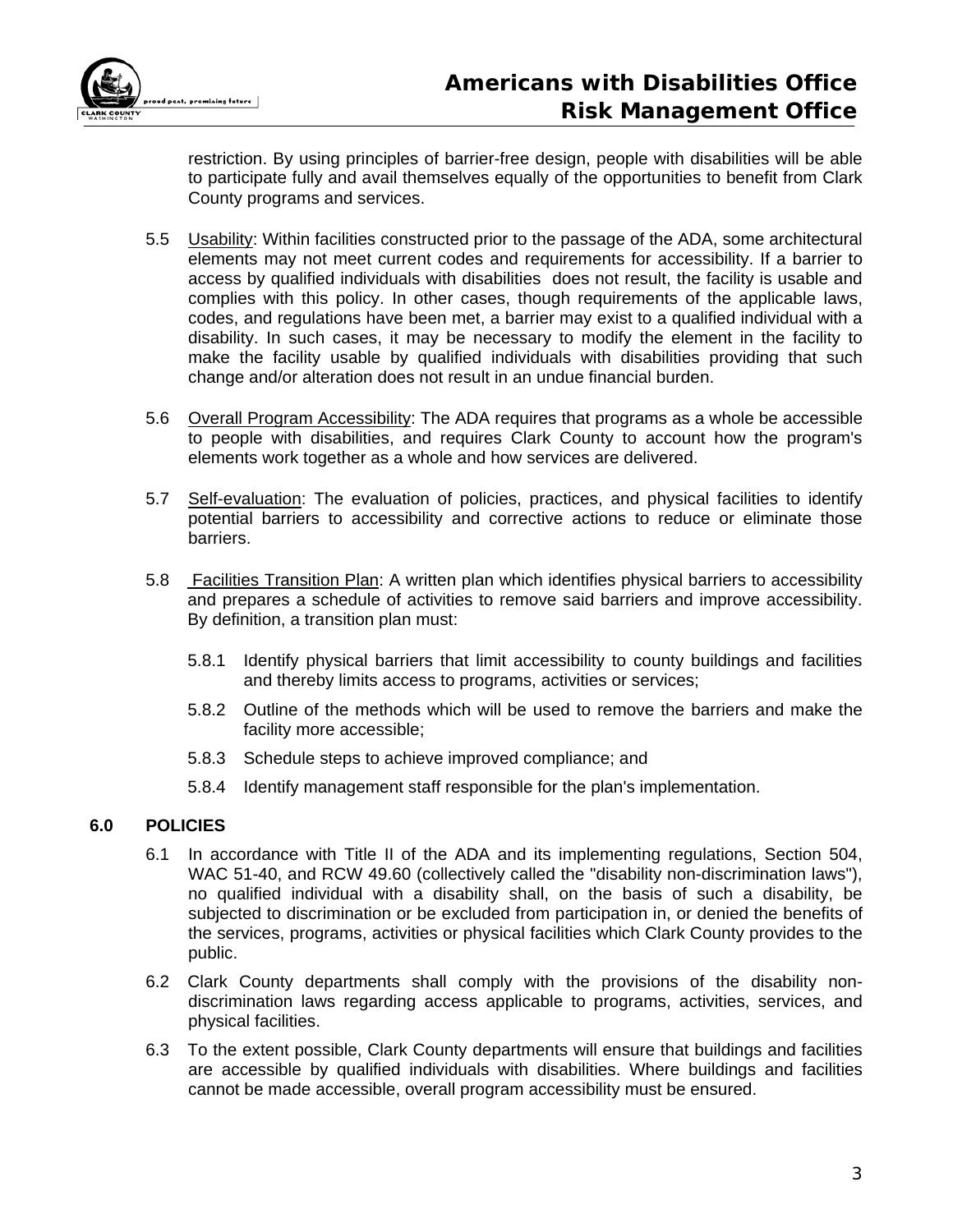

- 6.4 Physical facilities owned by Clark County shall comply with the applicable regulations on barrier-free design and physical accessibility. (IBC, ANSI)
- 6.5 When leasing office space Clark County will attempt to locate facilities that comply with the applicable regulations on barrier-free design and physical accessibility. (IBS, ANSI)
- 6.6 The construction and renovation of County facilities shall comply with applicable regulations on barrier-free design and physical accessibility. (IBC, ANSI, RCW, WAC)
- 6.7 Public meetings will be held at accessible locations and in such a manner that qualified persons with disabilities are able to fully participate.
- 6.8 Qualified persons with disabilities shall not be discriminated against in participation on boards, commissions, or on advisory and planning committees.
- 6.9 All Clark County offices and programs shall be accessible to users of TTYs (teletypewriters), via the Washington Relay Service. Inmates in the Clark County jail shall have access to TTYs.
- 6.10 Clark County departments and offices shall provide written notice on all written documents and communiqués' distributed to the public information on how to request alternate formats. At a minimum, information shall include the following: " For alternate formats, contact the Clark County ADA Office – 1300 Franklin Street Vancouver, WA; V (360) 397-2000; Relay Service 7-1-1 or (800) 833-6388; Email: ada@clark.wa.gov".
- 6.11 Individuals with disabilities accompanied by service animals will be afforded access to all Clark County facilities, programs, services, and activities as are open to other members of the public, unless the service animal's presence or behavior creates a fundamental alteration to the program or service being provided or presents a direct threat to safety. In addition, Clark County will afford access to individuals, with or without a disability, accompanied by service animals-in-training. Individuals and their accompanying service animals-in-training will be subject to the conditions and limitations established by law and applicable to individuals with disabilities and their service animals.
- 6.12 Upon advance request, reasonable steps will be taken to furnish appropriate auxiliary aids and services (e.g., assistive listening devices, sign language interpreters, Braille) to afford a qualified individual with a disability an equal opportunity to participate in and enjoy the benefits of the services, programs, activities, and facilities provided to the public by Clark County. Primary consideration will be given to the requests of the qualified individual with a disability unless another equally effective accommodation is available, or the use of the means requested would result in a fundamental alteration of the service, program, and activity or in undue financial or administrative burden.
- 6.13 All Clark County contractors, except contractors providing tangible goods, shall comply with Section 504/ADA Disability Assurance of Compliance, unless an accessibility waiver is obtained.
- 6.14 All Clark County departments administering Section 504 contracts whereupon the contractor, other than another government entity, provides programs, services, or activities to the public, shall require the contractor to comply with the Section 504/ADA requirements applicable to governments. The contracting county department shall monitor respective contracts for compliance with Section 504/ADA.
- 6.15 A procedure will provide an avenue for prompt and equitable resolution of grievances alleging discrimination on the basis of disability in the County's provision of programs,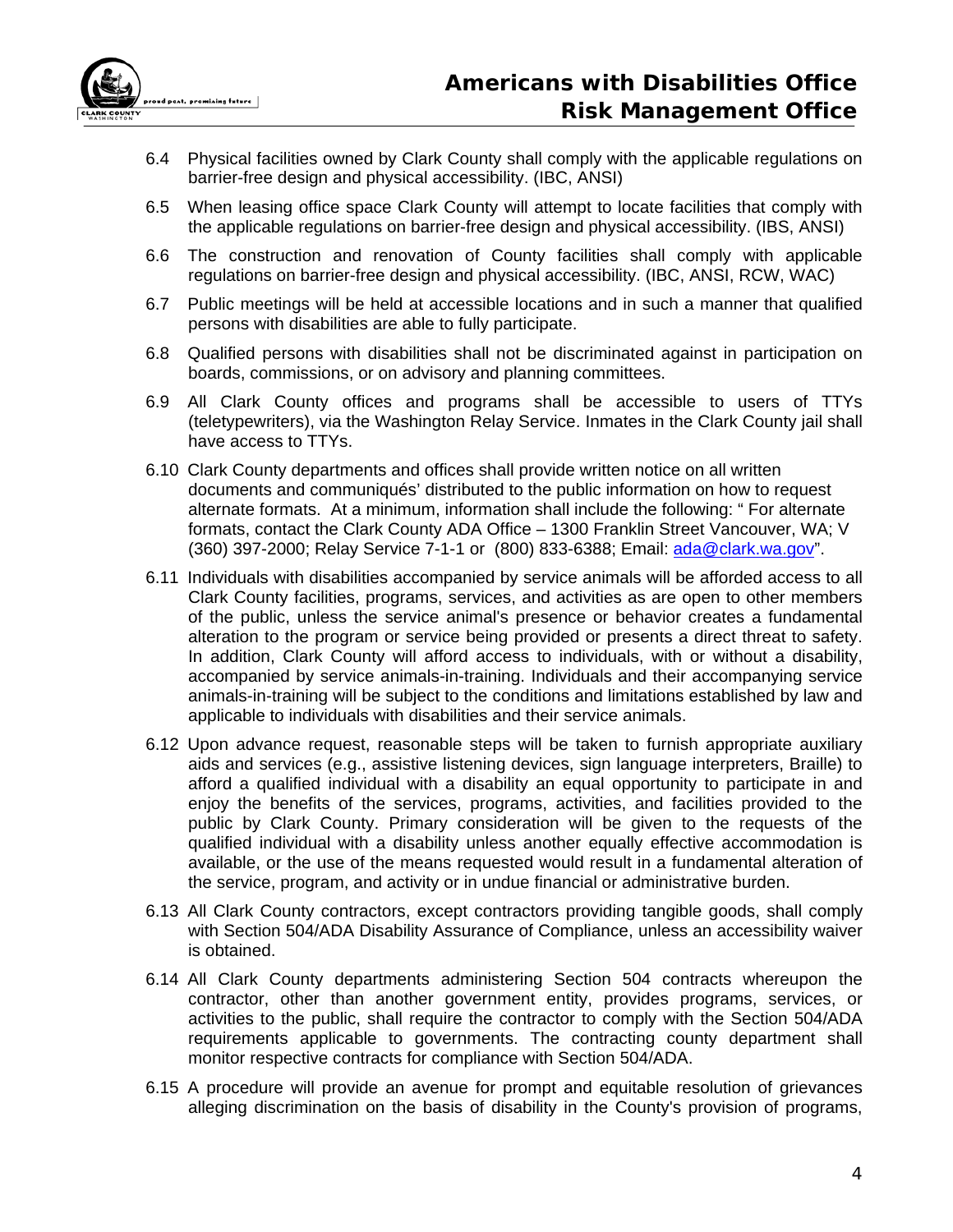

services, and activities, and access to physical facilities.

# **7.0 PROCEDURES**

| Action By:                              | Action: |                                                                                                                                                                                                                                                                                          |
|-----------------------------------------|---------|------------------------------------------------------------------------------------------------------------------------------------------------------------------------------------------------------------------------------------------------------------------------------------------|
| <b>Board of County</b><br>Commissioners | 7.1     | Appoint Citizen ADA Advisory Committee<br>members                                                                                                                                                                                                                                        |
|                                         | 7.2     | <b>Approve County policies</b>                                                                                                                                                                                                                                                           |
| <b>County Administrator</b>             | 7.3     | Appoint ADA Coordinator(s).                                                                                                                                                                                                                                                              |
|                                         | 7.4     | Serve as the final point of appeal regarding ADA<br>grievances                                                                                                                                                                                                                           |
| Prosecutor's Office - Civil             | 7.5     | Review draft County policies and ADA legal issues                                                                                                                                                                                                                                        |
|                                         | 7.6     | Serve as Clark County's legal representative                                                                                                                                                                                                                                             |
| <b>ADA Coordinator</b>                  | 7.7     | Draft County policies on accessibility and<br>procedures to accommodate qualified persons with<br>disabilities                                                                                                                                                                           |
|                                         | 7.8     | Conduct evaluation of all County facilities,<br>programs, services, and activities for ADA<br>compliance                                                                                                                                                                                 |
|                                         | 7.9     | Prepare training materials for all County<br>employees                                                                                                                                                                                                                                   |
|                                         |         | 7.10 Manage activities of Citizen ADA Advisory<br>Committee                                                                                                                                                                                                                              |
|                                         |         | 7.11 Conduct accessibility surveys, with citizen ADA<br>advisory committee, of all county facilities and<br>prepare written reports                                                                                                                                                      |
|                                         |         | 7.12 Ensure Clark County owned and leased facilities<br>are evaluated to determine compliance with the<br>applicable regulations on barrier-free design and<br>physical accessibility and ensure that they are<br>usable by qualified individuals with disabilities<br>whenever possible |
|                                         |         | 7.13 Prepare, maintain and update the county<br><b>Transition Plan</b>                                                                                                                                                                                                                   |
|                                         |         | 7.14 Prepare, maintain and update the County's ADA<br>web page                                                                                                                                                                                                                           |
|                                         |         | 7.15 Prepare Section 504 Compliance policies, reports                                                                                                                                                                                                                                    |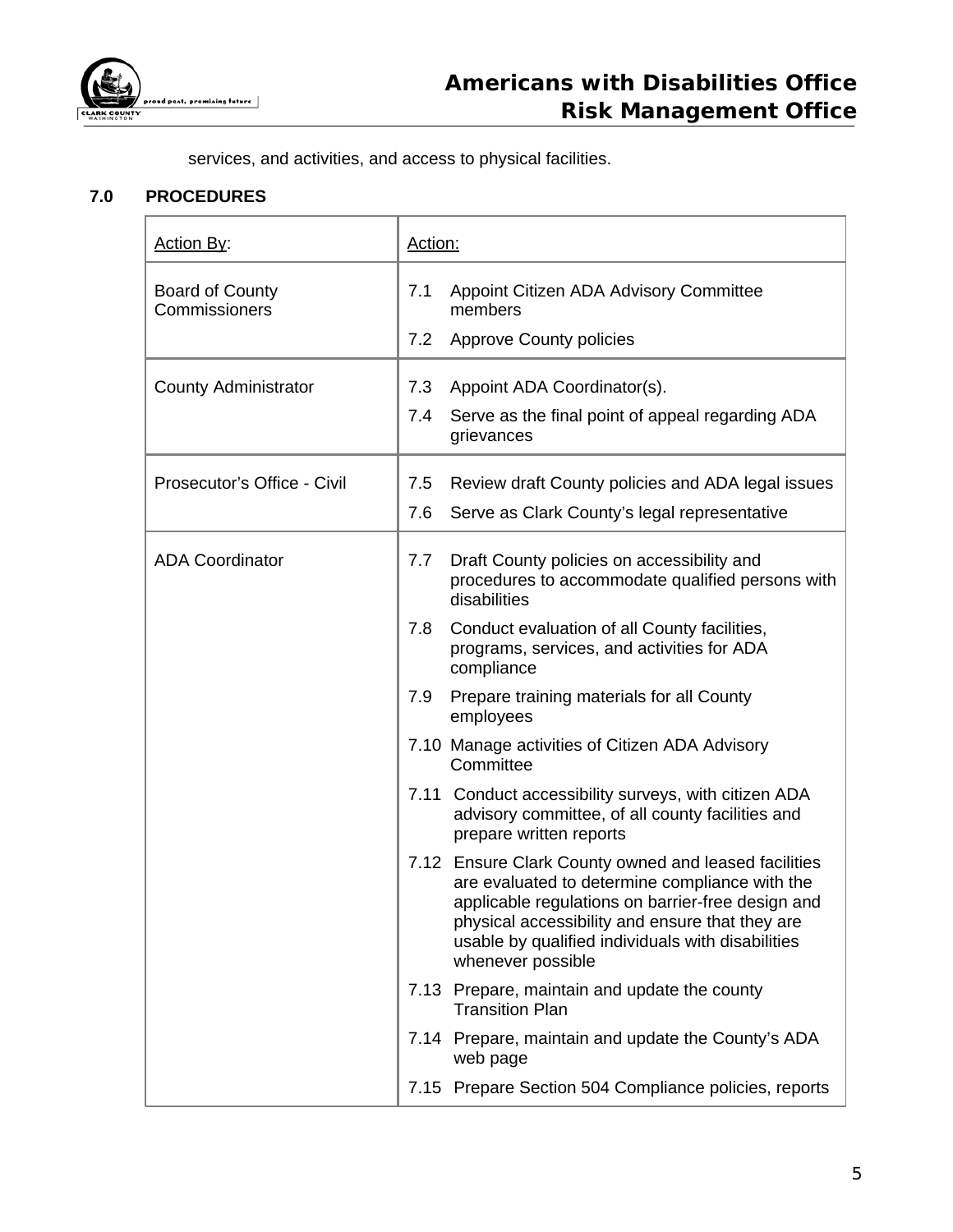

# *Americans with Disabilities Office Risk Management Office*

|                                    |      | and forms                                                                                                                                                                                                                                                                     |
|------------------------------------|------|-------------------------------------------------------------------------------------------------------------------------------------------------------------------------------------------------------------------------------------------------------------------------------|
|                                    |      | 7.16 Assist department Section 504 compliance<br>coordinators                                                                                                                                                                                                                 |
|                                    |      | 7.17 Review and update the County's ADA policy and<br>procedures as required                                                                                                                                                                                                  |
|                                    |      | 7.18 Provide technical assistance to Clark County<br>departments on disability access issues and<br>disability non-discrimination laws regarding<br>access.                                                                                                                   |
|                                    |      | 7.19 Receive, coordinate activities, and assist in the<br>resolution of grievances alleging discrimination<br>based on disability by Clark County                                                                                                                             |
|                                    |      | 7.20 Maintain ADA complaint file and records                                                                                                                                                                                                                                  |
|                                    |      | 7.21 Coordinate training of county employees assigned<br>to assist persons with disabilities during building<br>and facility evacuations (C.E.R.T.)                                                                                                                           |
| Citizen ADA Advisory<br>Committee  | 7.22 | Advise Clark County in developing strategies,<br>systems, and guidelines in implementing the<br><b>Transition Plan</b>                                                                                                                                                        |
| Section 504 Coordinators           | 7.23 | Ensure compliance to all Section 504 mandates<br>on all federally funded programs, services and<br>activities                                                                                                                                                                 |
|                                    | 7.24 | Monitor contractors to ensure contract provisions<br>requiring compliance with disability non-<br>discrimination laws regarding access are<br>satisfied (Note: Contractor paperwork includes a<br>section regarding disability access - "504/ADA<br>Assurance of Compliance") |
| Facilities Management -<br>Manager | 7.25 | Review transition plans - Prepare cost<br>estimates, perform or contract work and<br>establish completion deadlines                                                                                                                                                           |
| <b>General Services Director</b>   | 7.26 | Prepare and submit budget requests for ADA<br>transition plan funding                                                                                                                                                                                                         |
|                                    | 7.27 | Responsible for management of the Transition<br>Plan                                                                                                                                                                                                                          |
| <b>Department Heads/Directors</b>  | 7.28 | Appoint a Section 504 Coordinator as necessary<br>(Federal Funding)                                                                                                                                                                                                           |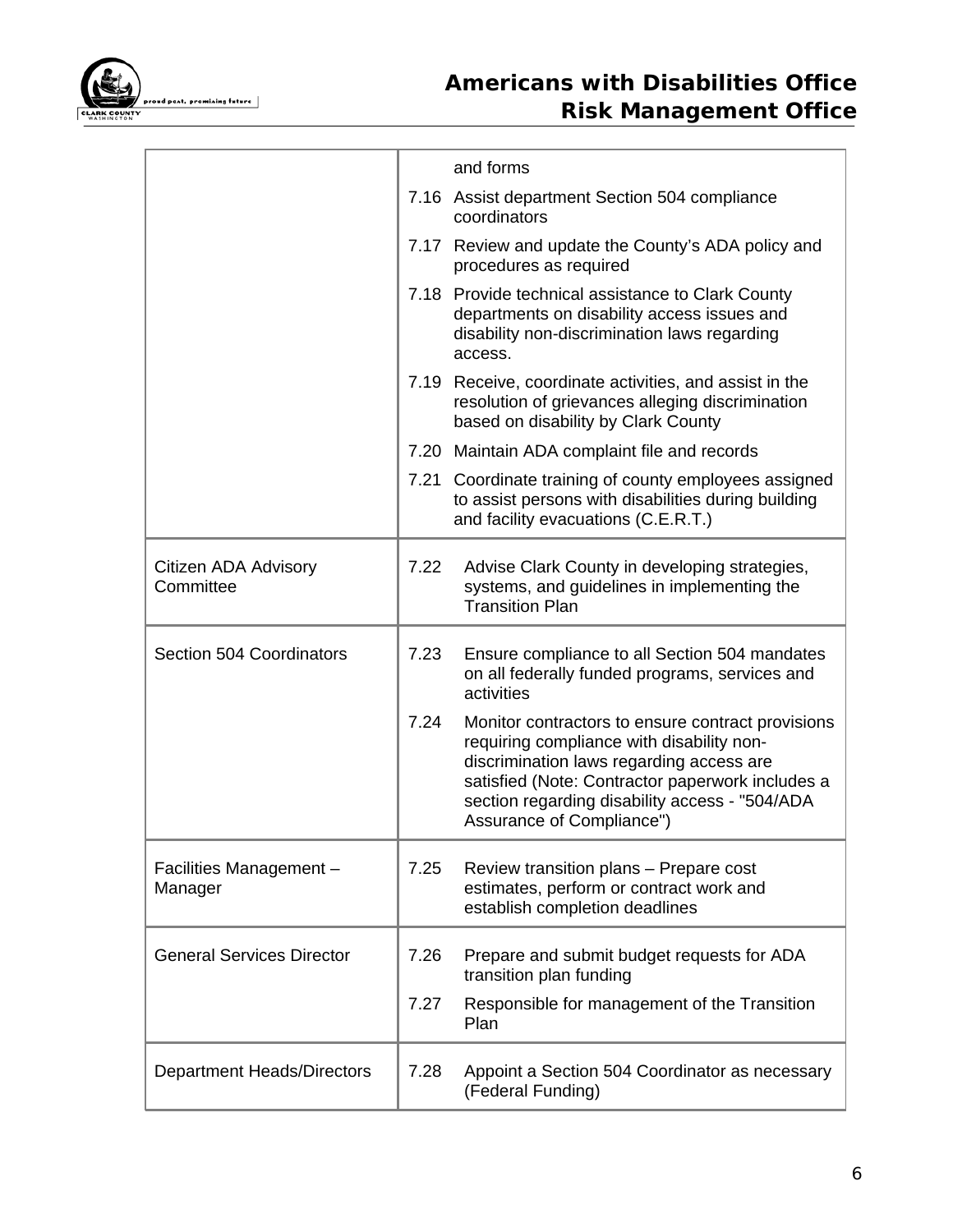

# *Americans with Disabilities Office Risk Management Office*

|                                                                                               | 7.29 | Ensure all written documents and communiqués'<br>distributed to the public include information on<br>how to request alternate formats - See Section<br>6.10                                                                                                                                                                                                                                                                                                                                                                                                                                                                                                                                                                                                                                                                                                                                                                        |
|-----------------------------------------------------------------------------------------------|------|------------------------------------------------------------------------------------------------------------------------------------------------------------------------------------------------------------------------------------------------------------------------------------------------------------------------------------------------------------------------------------------------------------------------------------------------------------------------------------------------------------------------------------------------------------------------------------------------------------------------------------------------------------------------------------------------------------------------------------------------------------------------------------------------------------------------------------------------------------------------------------------------------------------------------------|
|                                                                                               | 7.30 | Ensure respective department employees<br>complete required ADA training                                                                                                                                                                                                                                                                                                                                                                                                                                                                                                                                                                                                                                                                                                                                                                                                                                                           |
| <b>Public Works</b>                                                                           | 7.31 | Prepare, maintain and update Sidewalk<br><b>Transition Plan</b>                                                                                                                                                                                                                                                                                                                                                                                                                                                                                                                                                                                                                                                                                                                                                                                                                                                                    |
|                                                                                               | 7.32 | Prepare and maintain Title VI Plan regarding<br>federally funded transportation programs                                                                                                                                                                                                                                                                                                                                                                                                                                                                                                                                                                                                                                                                                                                                                                                                                                           |
| Human Resource Department                                                                     | 7.33 | Prepare all County policies and procedures<br>relating to employment to include issues<br>regarding RCW 49.60                                                                                                                                                                                                                                                                                                                                                                                                                                                                                                                                                                                                                                                                                                                                                                                                                      |
|                                                                                               | 7.34 | Address employee grievances                                                                                                                                                                                                                                                                                                                                                                                                                                                                                                                                                                                                                                                                                                                                                                                                                                                                                                        |
|                                                                                               | 7.35 | Provide reasonable accommodations to<br>employees (RCW 49.60)                                                                                                                                                                                                                                                                                                                                                                                                                                                                                                                                                                                                                                                                                                                                                                                                                                                                      |
|                                                                                               | 7.36 | Appoint a Grants Compliance Coordinator,<br>(when feasible) whose duties include, in part,<br>assisting and providing oversight to county<br>departments and Section 504 Coordinators                                                                                                                                                                                                                                                                                                                                                                                                                                                                                                                                                                                                                                                                                                                                              |
| <b>Clark County Departments</b><br>with responsibility for any<br>owned or leased facilities. | 7.37 | Any space being considered for lease by a Clark<br>County agency will be evaluated by staff<br>knowledgeable about disability non-<br>discrimination laws regarding access,<br>regulations, and codes. If a County department<br>must lease space in a building that is not<br>accessible to qualified individuals with<br>disabilities, the department will provide written<br>justification to the General Services Department<br>prior to entering into the lease. The letter of<br>justification will include corrective actions that will<br>be taken to make the building as accessible as<br>possible and usable by qualified individuals with<br>disabilities. If usability is not possible, the letter of<br>justification will include how overall program<br>accessibility will be achieved. The General<br>Services Department will approve the leasing or<br>work further with the department to ensure<br>compliance |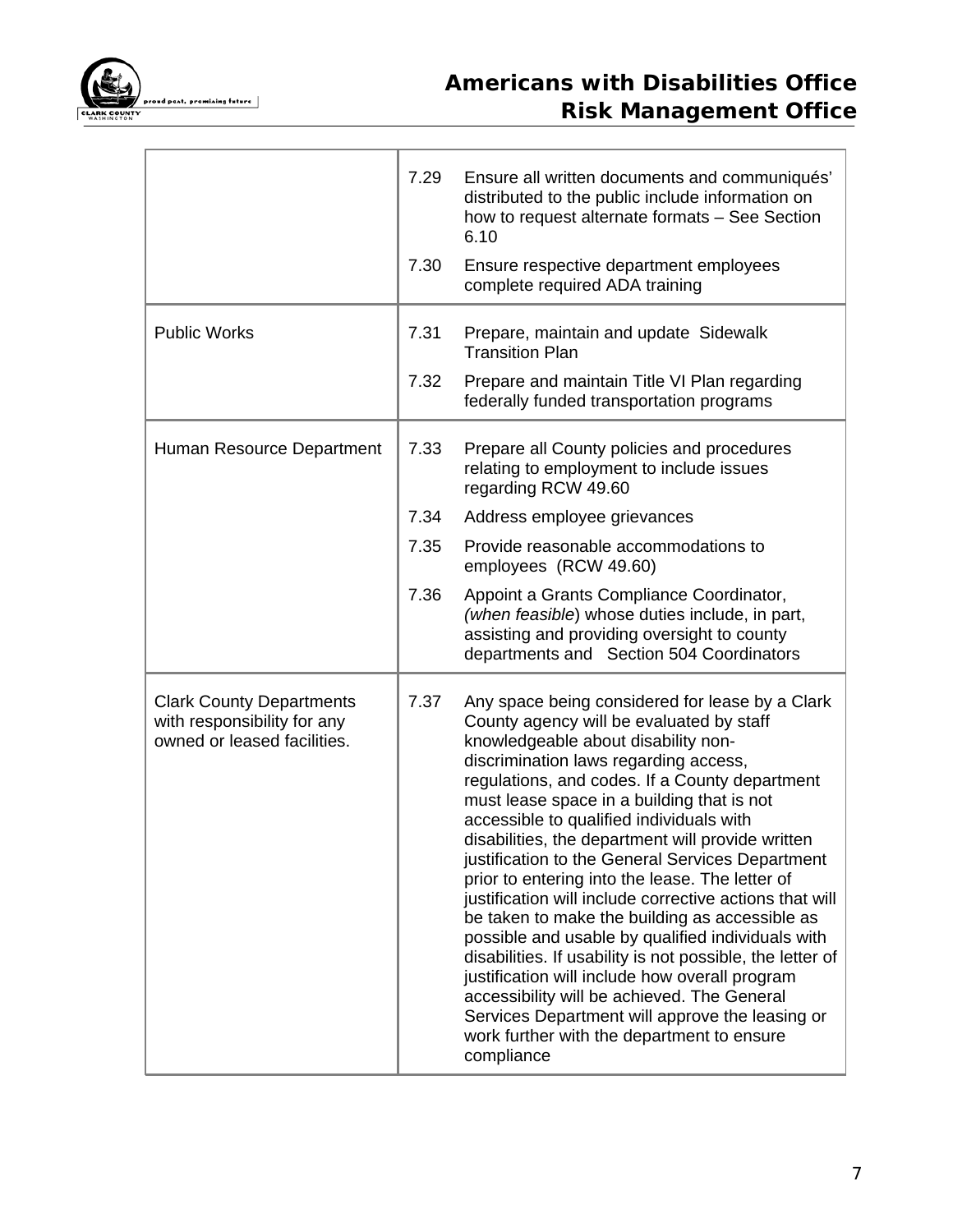

| <b>Employees</b>         | 7.38<br>7.39 | Complete ADA training<br>Assist disabled citizens in acquiring and access<br>County programs, services and activities |
|--------------------------|--------------|-----------------------------------------------------------------------------------------------------------------------|
| <b>Employee Grievant</b> | 7.40         | Initiate grievance by contacting the Clark County<br>Human Resource Department                                        |

#### **8.0 RESPONSIBILITIES**

- 8.1 The Clark County Administrator is responsible for ensuring the County's compliance with disability non-discrimination laws regarding access. Under the law, Clark County is required to have at least one designated ADA coordinator. The General Services Department shall designate an ADA Coordinator(s) to facilitate the County's efforts to comply with disability non-discrimination laws regarding access.
- 8.2 Department heads and officials shall cooperate with the Clark County Administrator and other county departments to ensure compliance with disability non-discrimination laws regarding access, accommodation, county policy and related procedures. Compliance-related activities include documenting:
	- 8.2.1 Accessibility accommodations made within departments;
	- 8.2.2 Participation in the evaluation of programs, services, activities, and physical facilities to identify potential barriers to accessibility;
	- 8.2.3 The preparation of necessary Disability Corrective Action Plans and/or Disability Transition Plans; and,
	- 8.2.4 Allocation of funding to implement such plans.
- 8.3 The ADA Coordinator will provide technical assistance to Clark County personnel on disability access issues.
- 8.4 The ADA Coordinator shall establish and implement internal grievance procedures to receive and resolve grievances from the public alleging non-compliance with disability non-discrimination laws regarding access. The County Administrator will serve as the point of appeal regarding ADA grievances.
- 8.5 The ADA Coordinator shall also develop such other policies and procedures necessary to improve accessibility of programs, services, activities, and physical facilities of Clark County government.

### **9.0 ADA GRIEVANCES - COMPLAINT PROCEDURE**

- 9.1 Clark County Grievance Procedure Purpose The grievance procedure established herein shall address concerns regarding Title II of the ADA and Section 504 of the Rehabilitation Act of 1973, as it applies to Clark County department programs, services and activities. The grievances procedure may be used to file a complaint alleging:
	- 9.1.1 Policies or the provision of services, activities, programs, or benefits provided by Clark County.
	- 9.1.2 Discrimination of Section 504 of the Rehabilitation Act of 1973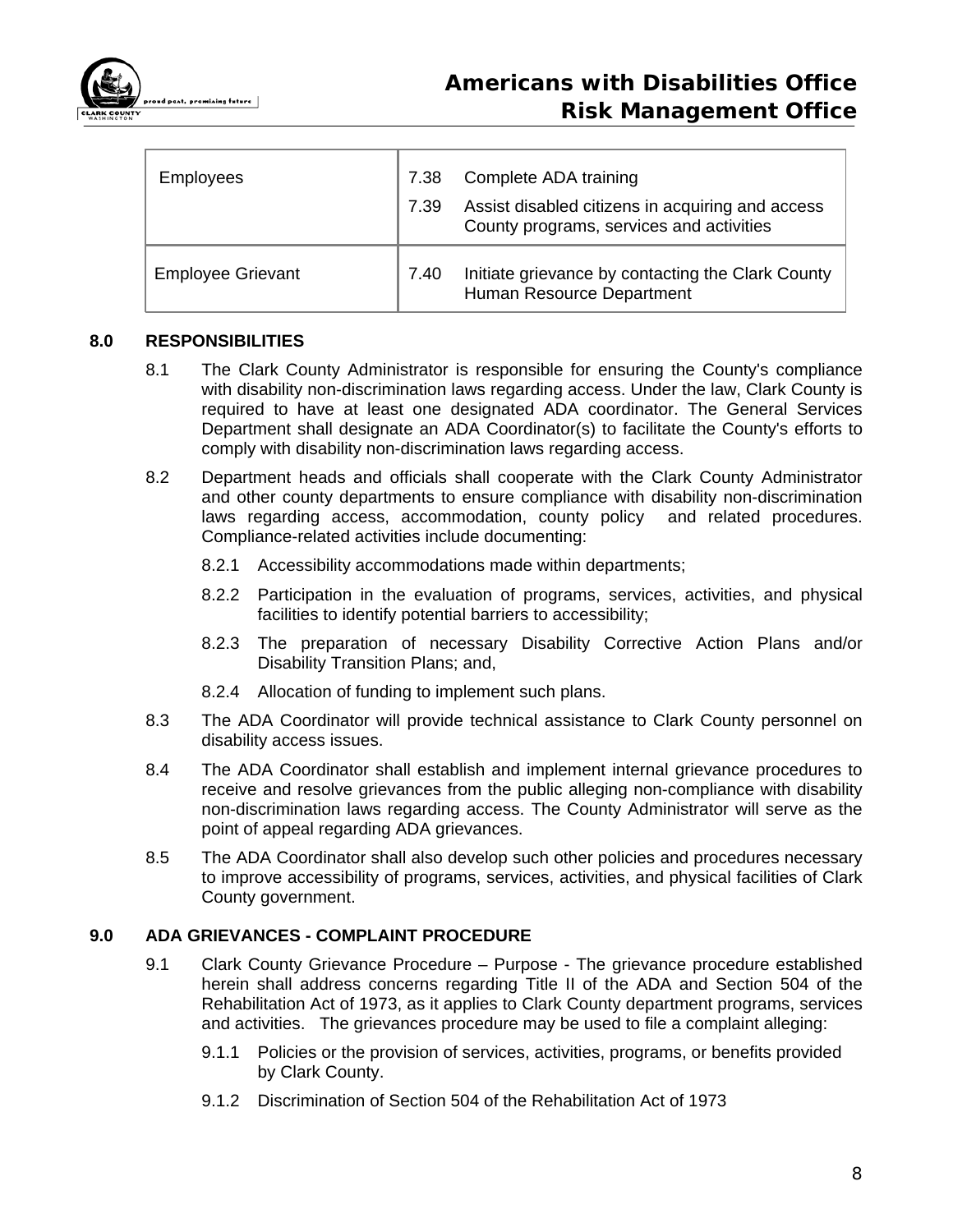

- 9.1.3 Structural and parking accessibility issues on county owned or controlled property.
- 9.1.4 Note: Employment complaints shall be directed to the Clark County Human Resource Department and investigated pursuant to Human Resource policies and applicable labor contracts.
- 9.2 Complaint Procedure and Format
	- 9.2.1 The complaint should be in writing and contain information regarding the alleged discrimination to include the name, address, phone number of complainant and location, date, and description of the alleged incident. Alternative means of filing complaints, such as personal interviews or a tape recording of the complaint will be made available for persons with disabilities upon request. (Refer to Section 20)
- 9.3 Complaint Filing

The grievant and/or his/her designee should submit the complaint as soon as possible but no later than 180 calendar days after the alleged violation to:

### **Clark County ADA Coordinator**

General Services Department 1300 Franklin Street - Suite 644 Vancouver, WA 98660 (Voice) 360-397-2000; (FAX (360) 397-6027 Relay Service 711 or (800) 833-6388 Email: ADA@Clark.WA.GOV

#### 9.4 Complaint Review

- 9.4.1 Within 15 calendar days after receipt of the complaint, the ADA Coordinator will meet/contact the complainant to discuss the complaint and the possible resolutions. Within 30 calendar days of the meeting, the ADA Coordinator will respond in writing, and where appropriate, in format accessible to the complainant, such as large print, Braille, or audio tape. The response will explain the position of Clark County and offer options for substantive resolution of the complaint.
- 9.4.2 Complaints involving employment issues will be referred to the Human Resources Department for review and investigation.
- 9.5 Complaint Appeal Process
	- 9.5.1 If the response by the ADA Coordinator does not satisfactorily resolve the issue, the complainant and/or his/her designee may appeal the decision of the ADA Coordinator within 15 calendar days after receipt of the response to the Clark County Administrator Officer or his or her designee.
	- 9.5.2 Within 15 calendar days after receipt of the appeal, the County Administrator or his/her designee will meet with the complainant to discuss the complaint and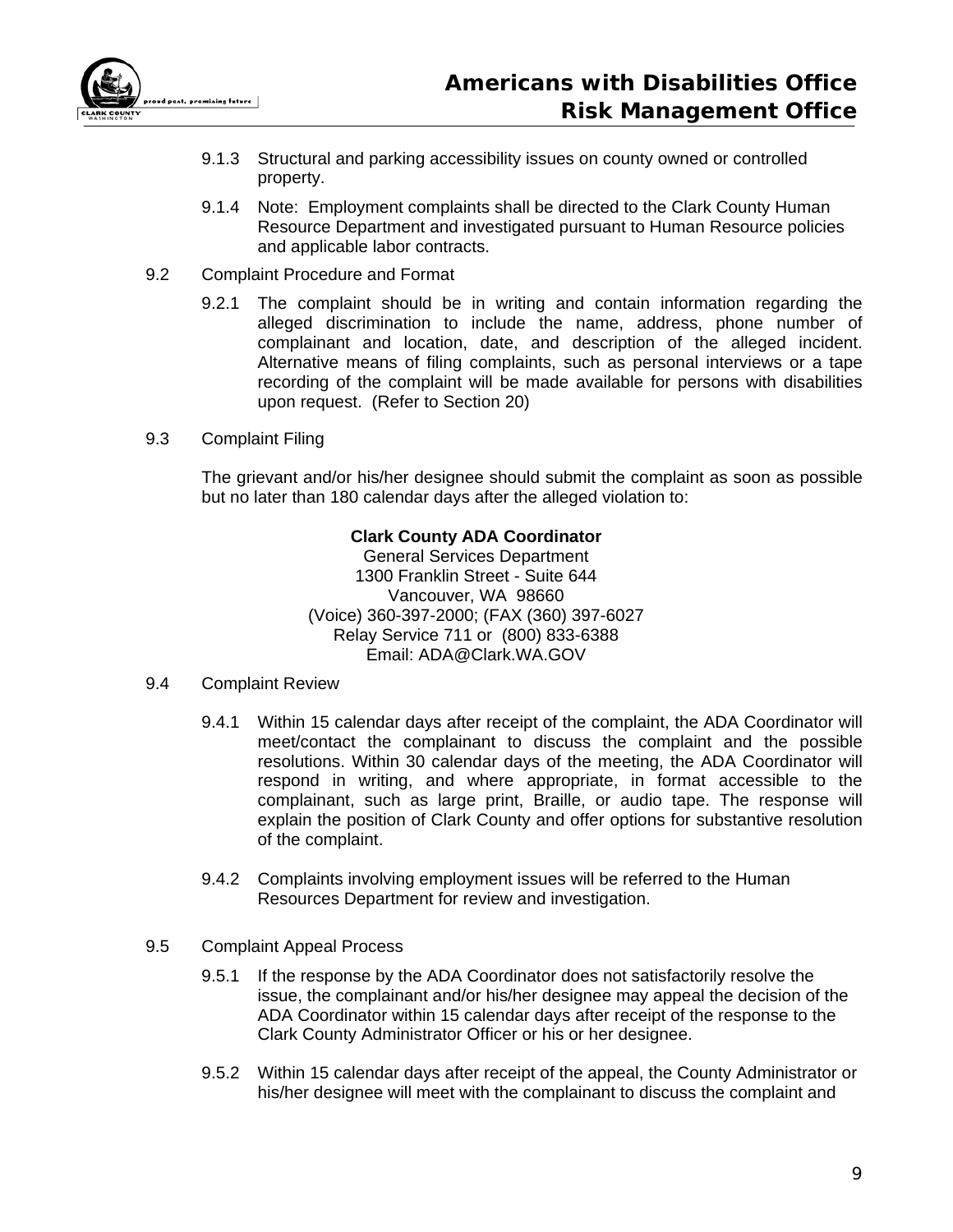

possible resolutions. Within 15 calendar days after the meeting the County Administrator or his or her designee will respond in writing, and, where appropriate, in a format accessible to the complainant, with a final resolution of the complaint. The County Administrator or his designee may, when appropriate, utilize the services of county mediation programs to resolve complaints.

#### 9.6 Complaint Retention

9.6.1 All written complaints received by the ADA Coordinator, appeals to County Administrator or his or her designee, and responses from the ADA Coordinator and County Administrator or his or her designee will be kept by Clark County for at least three years.

# **10. 0 SECTION 504 - COMPLIANCE (FEDERAL GRANTS)**

- 10.1 The objective of Section 504 of the Rehabilitation Act of 1973 is to ensure that entities receiving federal funding or grants do not discriminate against persons with disabilities. Some Clark County departments receive federal funding in support of specific programs, services and activities administered by those departments.
- 10.2 24 CFR PART 8 SECTION 504 "No otherwise qualified individual with a disability in the United States… shall, solely by reason of her or his disability, be excluded from participation in, be denied the benefits of, or be subjected to discrimination under any program, service or activity receiving Federal financial assistance or under any program or activity conducted by any Executive agency or by the United States Postal Service."

# **11.0 SECTION 504 - RECIPIENT DEFINED**

11.1 Regulations define "recipient" as any State or its political subdivision, any instrumentality of a State or its political subdivision, any public or private agency, institution, organization, or other entity, or any person to which Federal financial assistance is extended for any program or activity directly or through another recipient, including any successor, assignee, or transferee of a recipient, but excluding the ultimate beneficiary of the assistance. An entity or person receiving housing assistance payments from a recipient on behalf of eligible families under a housing assistance payments program or a voucher program is not a recipient or sub-recipient merely by virtue of receipt of such payments [24 CFR 8.3].

# **12.0 SECTION 504 - COVERAGE**

- 12.1 Section 504 covers all programs, services and activities of recipients of federal financial assistance, including, for example:
	- 12.1.1 Outreach and public contact, including contact with program applicants and participants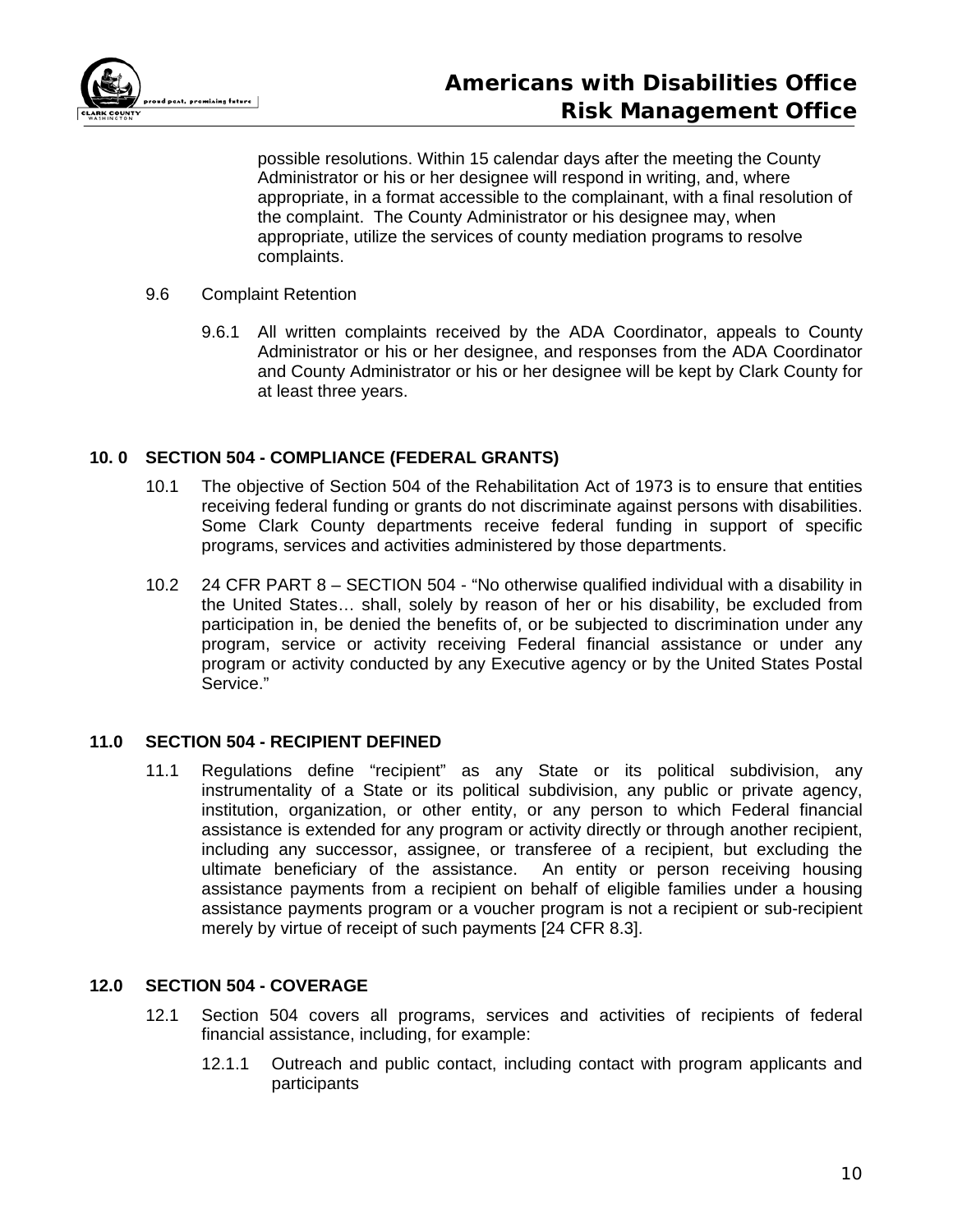

- 12.1.2 Eligibility criteria
- 12.1.3 Application process
- 12.1.4 Admission to the program
- 12.1.5 Tenancy, including eviction
- 12.1.6 Service delivery
- 12.1.7 Employment policies and practices

# **13.0 SECTION 504 - PROHIBITIONS AGAINST DISCRIMINATION**

| <b>Guarantee</b>                               | <b>Prohibition</b>                                                                                                                                                                                                                                         |  |  |
|------------------------------------------------|------------------------------------------------------------------------------------------------------------------------------------------------------------------------------------------------------------------------------------------------------------|--|--|
| Opportunity to participate                     | 13.1 Denying a qualified individual with<br>disabilities the opportunity to participate<br>in, or benefit from, the housing, aid,<br>benefit, or service                                                                                                   |  |  |
| <b>Equality of benefits</b>                    | 13.2 Failing to afford a qualified individual with<br>disabilities the opportunity for equal<br>participation and benefit                                                                                                                                  |  |  |
| Equality of opportunity                        | 13.3 Failing to provide a qualified individual<br>with disabilities a program or service that<br>affords the same opportunity to benefit<br>as that afforded others.                                                                                       |  |  |
| No unnecessary difference or<br>separateness   | 13.4 Providing different or separate housing,<br>aid, benefits or services on the basis of<br>disability unless providing such is<br>necessary to provide housing or benefits<br>that are as effective as that provided to<br>persons without disabilities |  |  |
| No assistance to entities that<br>discriminate | 13.5 Providing significant assistance to an<br>agency, organization or person that<br>discriminates on the basis of disability in<br>any aspect of a federally assisted activity                                                                           |  |  |
| Opportunity to serve on boards                 | 13.6 Denying a qualified individual with<br>disabilities the opportunity to participate<br>as a member of planning or advisory<br>boards                                                                                                                   |  |  |
| No denial of right to a dwelling               | 13.7 Denying a dwelling to an otherwise<br>qualified buyer or renter because of a<br>disability of that buyer or renter or                                                                                                                                 |  |  |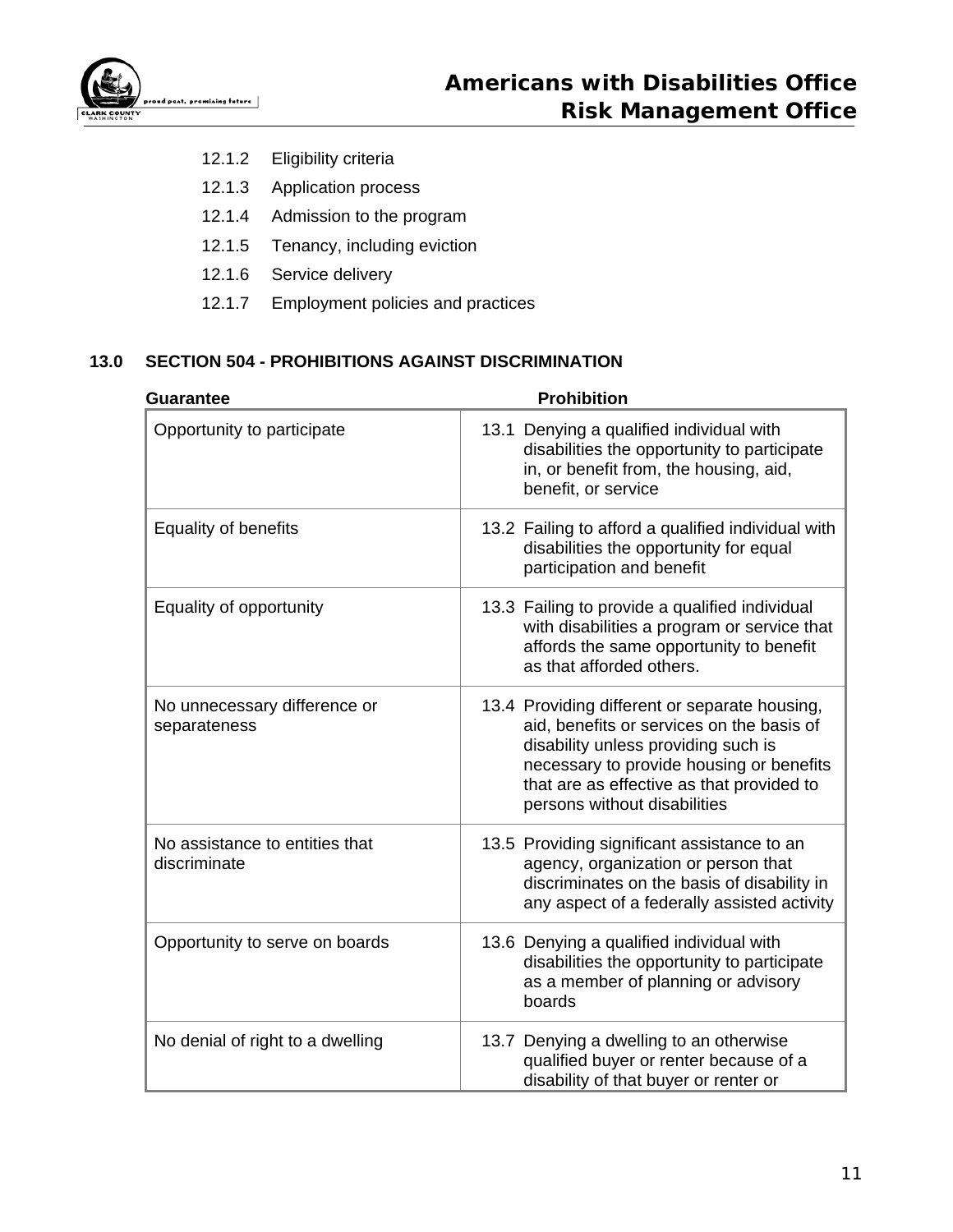

|                                          | another prospective tenant                                                                                                                                                    |
|------------------------------------------|-------------------------------------------------------------------------------------------------------------------------------------------------------------------------------|
| No discriminatory limitation of benefits | 13.8 Limiting in any other manner a qualified<br>individual with disabilities in the<br>enjoyment of any right, privilege,<br>advantage, or opportunity afforded to<br>others |
| Most integrated setting                  | 13.9 Providing programs or services to<br>qualified individuals with disabilities in<br>settings that are unnecessarily separate,<br>segregated or restricted                 |

# **14.0 SECTION 504 - CLARK COUNTY RESPONSIBILITIES**

- 14.1 To comply with Section 504, Clark County departments receiving federal funding shall:
	- 14.1.1 Take steps to ensure effective communication with applicants, beneficiaries, and members of the public. [24 CFR 8.6]
	- 14.1.2 Take steps to ensure that employment activities, including job announcements, recruitment, interviews, hiring, work assignments, promotions and dismissals, do not discriminate on the basis of disability. [24  $CFR 8.10 - 8.13$
	- 14.1.3 Ensure that all non-housing programs are operated in a manner that does not discriminate on the basis of disability and that new construction and alterations of non-housing facilities are made accessible in accordance with applicable standards. {24 CFR 8.21]
	- 14.1.4 Operate existing housing programs in a manner that does not discriminate on the basis of disability, and take steps, as needed, to ensure that existing housing programs are readily accessible to and usable by persons with disabilities. Develop and implement a transition plan to assure compliance. [24 CFR 8.24]
	- 14.1.5 Provide reasonable accommodations which may be necessary for a person with a disability to use or participate in the program, service or activity; unless the recipient can demonstrate that the accommodation will result in an undue financial and administrative burden or a fundamental alteration in the nature of the program, service or activity. A reasonable accommodation is an adaptation or modification to a policy, program, service, or workplace which will allow a qualified person with a disability to participate fully in a program, take advantage of a service, or perform a job. Reasonable accommodations may include, but are not limited to, adjustments or modifications to buildings, facilities, dwellings, and may also include provision of auxiliary aids, such as readers, interpreters, and materials in accessible formats. [24 CFR 8.4, 8.11,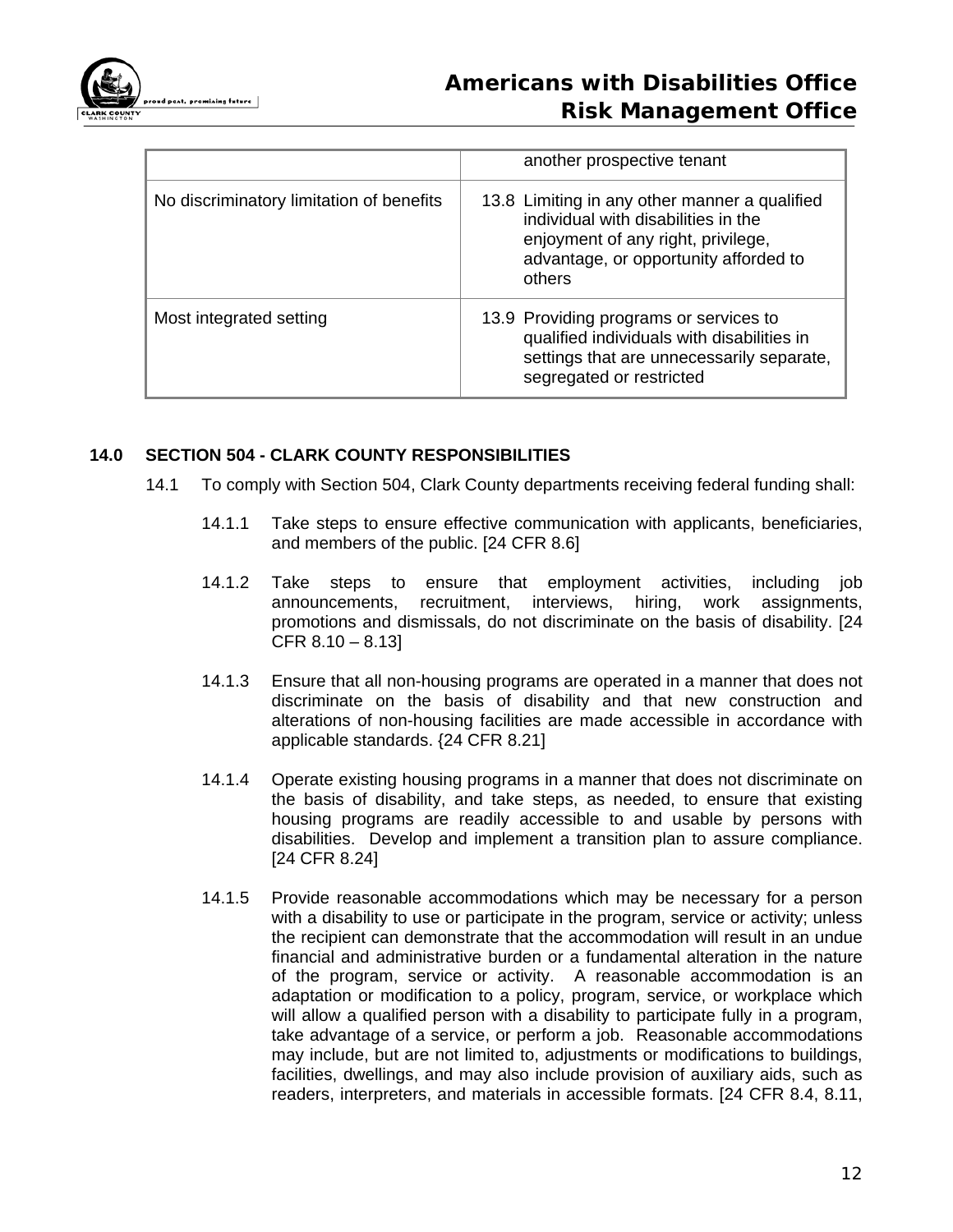

8.20, 8.21, 8.24, 8.25, 8.33]

- 14.1.6 Pay for a reasonable accommodation needed by the individual (e.g., a ramp to a unit) unless providing that accommodation would be an undue financial and administrative burden or a fundamental alteration of the program. [24 CFR 8.4, 8.11, 8.20, 8.21, 8.24, 8.25, 8.33]
- 14.1.7 Ensure that all new construction of housing facilities is readily accessible to and usable by persons with disabilities, and meets the requirements of applicable accessibility standards. [24 CFR 8.22 and 8.32]
- 14.1.8 Ensure that substantial alterations, when undertaken, meet the requirements for new construction. [24 CFR 8.23(a)] Ensure that all other alterations, to the maximum extent feasible, meet the requirements of the applicable accessibility standards. [24 CFR 8.23(b)]
- 14.1.9 Conduct any required needs assessments (for recipients who are public housing agencies) to determine the extent to which the housing needs of persons with disabilities are being met in the recipient's program and in the community. [24 CFR 8.25]
- 14.1.10 Distribute accessible dwelling units throughout projects and sites and make such units available in the same ranges of sizes and amenities to provide housing choices for persons with disabilities that are the same as those provided by others. [24 CFR 8.26]
- 14.1.11 Adopt suitable means to ensure persons with disabilities are made aware of the availability of accessible units and to maximize use of accessible units by individuals needing the features of these units. [24 CFR 8.27]
- 14.1.12 Conduct any required self-evaluations of programs, services, and activities to determine if they are programmatically and physically accessible to persons with disabilities, and involve persons with disabilities in these evaluations. [24 CFR 8.51]
- 14.1.13 Recipients with 15 or more employees designate an employee to ensure the recipients' programs, services and activities meet the requirements of Section 504; adopt a grievance procedure to effect due process standards and prompt and equitable resolutions of complaints. [24 CFR 8.53]
- 14.1.14 Recipients with 15 or more employees notify participants, beneficiaries, applicants and employees of their nondiscriminatory provisions. [24 CFR 8.54]
- 14.1.15 Maintain records and reports of efforts to meet the requirements of Section 504, and keep these records on file so that they are available if a complaint is filed, or if {a Federal compliance office} conducts a compliance review. [24 CFR 8.55]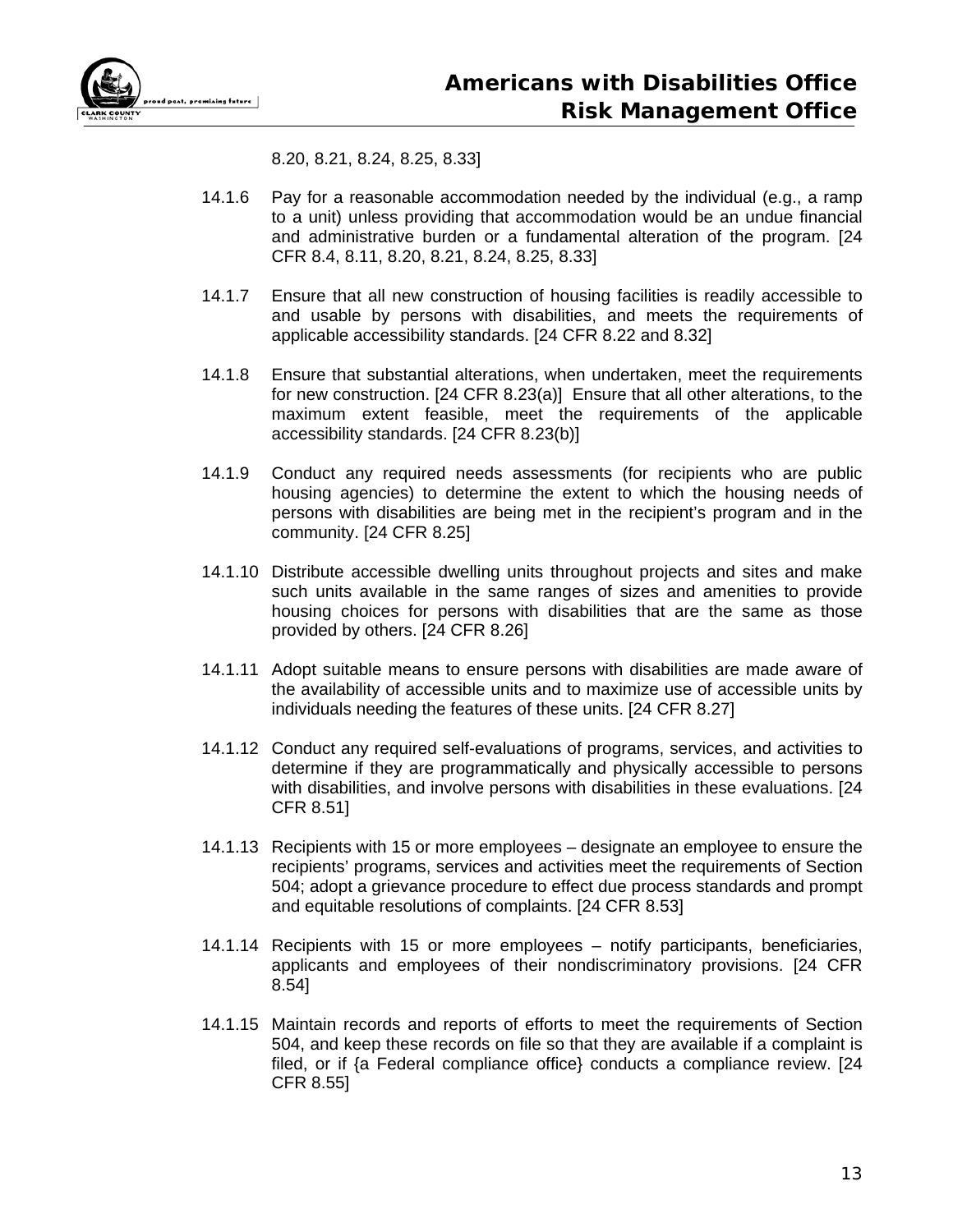

## **15.0 SECTION 504 - DEPARTMENT SECTION 504 COORDINATOR RESPONSIBILITIES**

- 15.1 Assure that respective departments comply with all grant requirements through developing, implementing and monitoring processes.
- 15.2 Creates and ensures that appropriate communication of complaint procedures for the public, employees and service recipients are posted or made known.
- 15.3 Creates and implements effective communication mechanisms to acquaint participants, beneficiaries, applicants and employees of rights under all grants.
- 15.4 Assures that sub-recipients comply with all grant requirements and that sub-recipients have complaint and compliance procedures in place.
- 15.5 Investigate complaints filed under Title VI of the Civil Rights Act of 1964 as amended, Section 504 of the Rehabilitation Act of 1973, Civil Rights Restoration Act of 1987, and the Americans with Disabilities Act of 1990, relating to any program or activity administered by Clark County, as well as to sub-recipients, consultants and contractors.
- 15.6 Serves as the department liaison with grantor agencies on compliance issues including on-site compliance monitoring activities.
- 15.7 Works with the County ADA Coordinator as needed when grant requires ADA compliance.
- 15.8 Maintain all related files and reports.

### **16.0 SECTION 504 - ADA COORDINATOR AND HUMAN RESOURCE GRANTS COMPLIANCE RESPONSIBILITIES**

- 16.1 The Clark County ADA Coordinator and Human Resource Grants Compliance Officer, (*when position is occupied*) will assist department 504 Coordinators with ADA compliance issues pursuant to Federal grant compliance requirements. Responsibilities include but may not be limited to:
	- 16.1.1 Direct complaints and inquiries regarding grants to the appropriate county departments.
	- 16.1.2 Assist County Department 504 Coordinators with complaints and investigations regarding alleged non-compliance of grant mandates.
	- 16.1.3 Prepare ADA accessible surveys for inspections.
	- 16.1.4 Assist with ADA inspections when requested.
	- 16.1.5 Serve as a resource on ADA issues.

# **17.0 SECTION 504 - CONTRACTOR ASSURANCE OF COMPLIANCE**

17.1 Contractors, sub-contractors and entities participating in Section 504 programs will be required to show compliance with the ADA and Section 504 regulations. Clark County has established a recording procedure for all Section 504 contractor participants. Assurance of compliance documentation will be required. Documentation includes: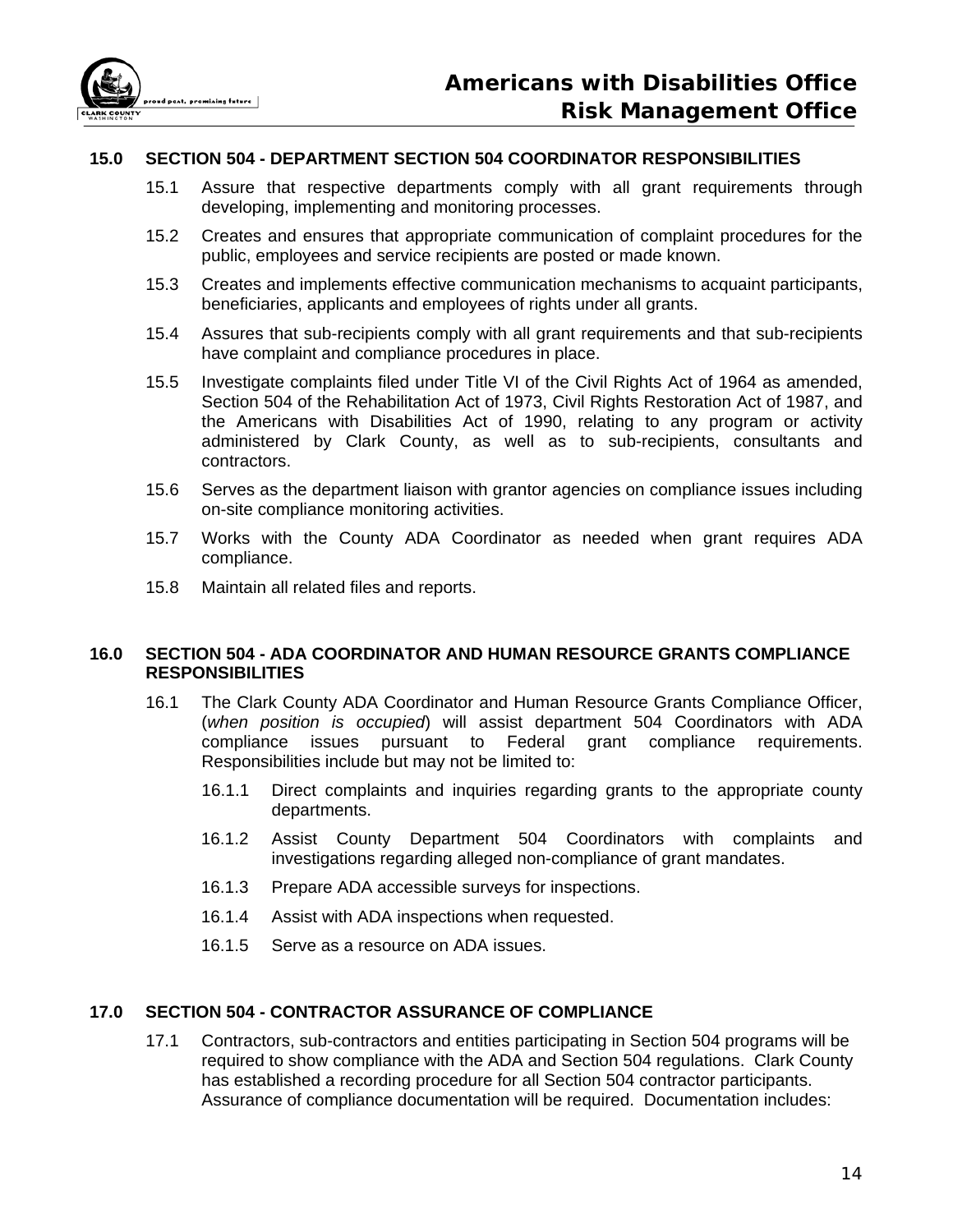

- 17.1.1 Section 504 of the Rehabilitation Act of 1973 & ADA General Information
- 17.1.2 ADA Self-Evaluation Questionnaire
- 17.1.3 Checklist for Readily Achievable Barrier Removal
- 17.1.4 Assurance of Compliance Form
- 17.1.5 Corrective Action Plan
- 17.1.6 Notice to Program Applicants.

# **18.0 SECTION 504 - NOTICE TO PARTICIPANTS AND APPLICANTS OF PROGRAM**

Where possible, Section 504 Coordinators will distribute and post (or have posted) a notice to applicants and participants, that the program, service or activity is federally funded and must meet the mandates of Section 504 of the Rehabilitation Act of 1973 and the ADA. The Notice to Participants and Applicants of Program Form can be obtained by contacting the Clark County ADA Compliance Office.

# **19.0 SECTION 504 - COMPLAINTS**

Persons with disabilities who believe they have been subjected to discrimination prohibited by Section 504 may file a complaint with the Clark County ADA Compliance Office, U.S. Department of Justice or the U.S. Department of Housing and Urban development when discrimination in housing is alleged. Any person who believes that a specific class of persons has been subjected to discrimination prohibited by Section 504 and who is a member of that class or who is the authorized representative of a member of that class may file a complaint with the department.  $[24 \text{ CFR } 8.26 \text{ (c)}]$  To file a complaint, contact should be made with the Clark County ADA Compliance Office, the U.S. Department of Justice 950 Pennsylvania Avenue, NW; Civil Rights Division; Disability Rights - NYAVE, Washington D.C. 20530 or Fair Housing HUD – U.S Department of Housing and Urban Development; Seattle Federal Office Building; 909 First Avenue, Room 205; Seattle, WA 98104 -1000.

# **20.0 FORMS AND DOCUMENTS**

The listed forms and documents are available at the Clark County Americans with Disabilities Compliance Office.

- 20.1 ADA Citizen Advisory Committee Application Form
- 20.2 Citizen Complaint Form Programs Services and Activities
- 20.3 Citizen Reasonable Accommodation Programs Services and Activities
- 20.4 Notice Under the Americans with Disabilities Act
- 20.5 Section 504 Assurance of Compliance
- 20.6 Section 504 Checklist for Existing Facilities
- 20.7 Section 504 Corrective Action Form
- 20.8 Section 504 Federal Complaint Form